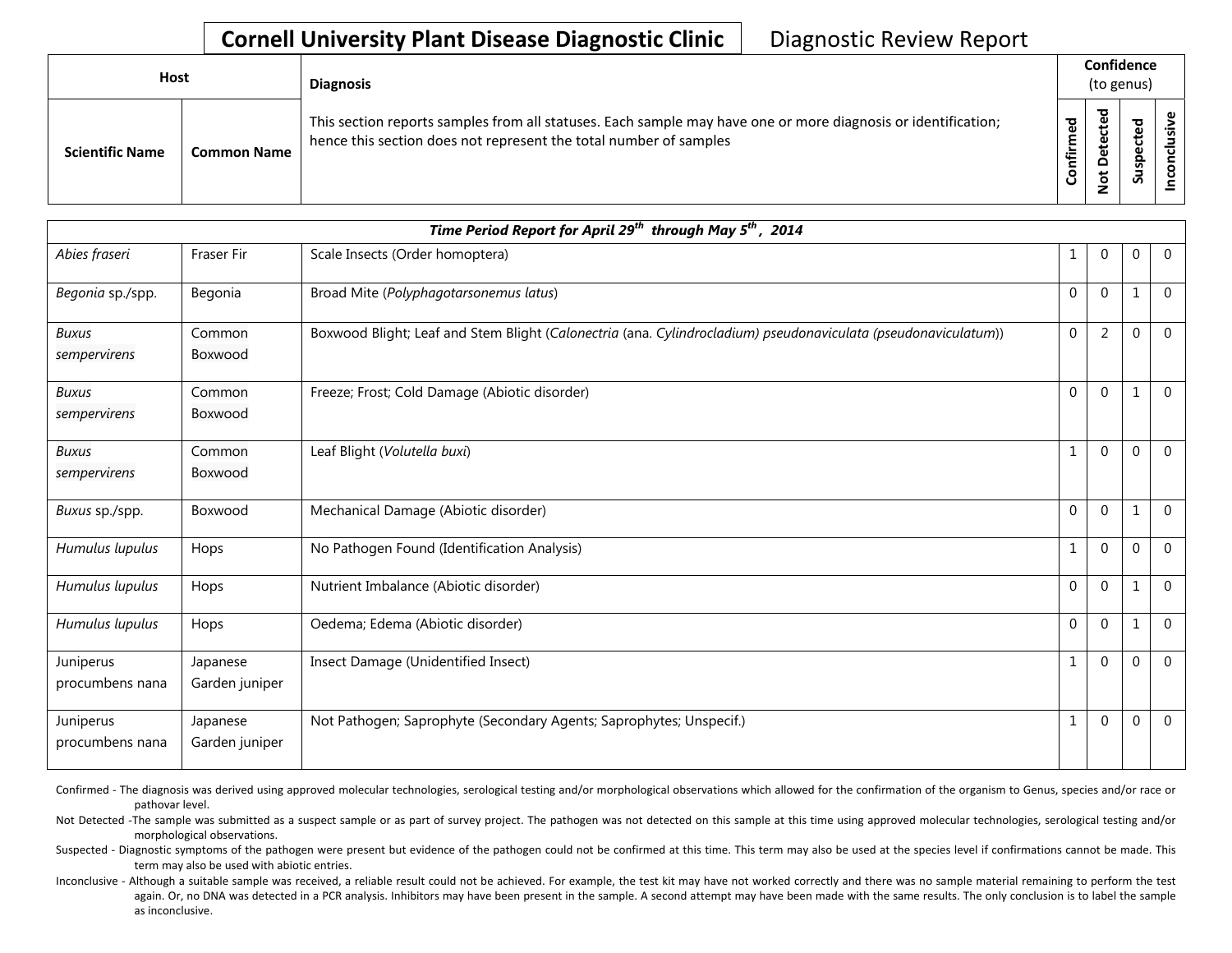## **Cornell University Plant Disease Diagnostic Clinic** | Diagnostic Review Report

| <b>Host</b>            |                    | <b>Diagnosis</b>                                                                                                                                                                   |              | Confidence<br>(to genus) |   |                      |
|------------------------|--------------------|------------------------------------------------------------------------------------------------------------------------------------------------------------------------------------|--------------|--------------------------|---|----------------------|
| <b>Scientific Name</b> | <b>Common Name</b> | This section reports samples from all statuses. Each sample may have one or more diagnosis or identification;<br>hence this section does not represent the total number of samples | med<br>onfir | ਠ<br>೭<br>ى<br>o         | n | $\ddot{\phantom{0}}$ |

| Juniperus       | Japanese       | Spider Mites (Family Tetranychidae)                                                         | 1                | $\mathbf{0}$   | $\Omega$     | $\Omega$       |
|-----------------|----------------|---------------------------------------------------------------------------------------------|------------------|----------------|--------------|----------------|
| procumbens nana | Garden juniper |                                                                                             |                  |                |              |                |
| Juniperus       | Japanese       | Winter Injury (Abiotic disorder)                                                            | $\mathbf 0$      | $\overline{0}$ | $\mathbf{1}$ | $\Omega$       |
| procumbens nana | Garden juniper |                                                                                             |                  |                |              |                |
| Malus sp.       | Apple          | Bird Damage (Abiotic disorder)                                                              | $\mathbf{0}$     | $\mathbf 0$    | $\mathbf{1}$ | $\overline{0}$ |
| Malus sp.       | Apple          | Gypsy Moth (Lymantria dispar)                                                               | $\mathbf{1}$     | $\mathbf 0$    | $\Omega$     | $\overline{0}$ |
| Malus sp.       | Apple          | Lichens (Lichenes)                                                                          | $\mathbf 0$      | $\mathbf 0$    | $\mathbf{1}$ | $\overline{0}$ |
| Pachysandra     | Pachysandra    | Leaf and Stem Blight (Volutella pachysandrae)                                               | $\mathbf{1}$     | $\mathbf 0$    | $\Omega$     | $\Omega$       |
| sp./spp.        |                |                                                                                             |                  |                |              |                |
| Pachysandra     | Pachysandra    | Nutrient Imbalance (Abiotic disorder)                                                       | $\mathbf{0}$     | $\mathbf{0}$   | 1            | $\overline{0}$ |
| sp./spp.        |                |                                                                                             |                  |                |              |                |
| Pachysandra     | Japanese       | Leaf and Stem Blight (Volutella pachysandrae)                                               | $\mathbf{1}$     | $\Omega$       | $\theta$     | $\mathbf{0}$   |
| terminalis      | Spurge         |                                                                                             |                  |                |              |                |
| Pelargonium     | Geranium       | Geranium Bacterial Wilt; Bacteria Blight (Xanthomonas hortorum (campestris) pv. pelargonii) | $\boldsymbol{0}$ | $\mathbf{1}$   | $\Omega$     | $\Omega$       |
| sp./spp.        | ('cultivated') |                                                                                             |                  |                |              |                |
| Pelargonium     | Geranium       | Nutrient Imbalance (Abiotic disorder)                                                       | $\boldsymbol{0}$ | $\mathbf 0$    | 1            | $\mathbf{0}$   |
| sp./spp.        | ('cultivated') |                                                                                             |                  |                |              |                |

Confirmed - The diagnosis was derived using approved molecular technologies, serological testing and/or morphological observations which allowed for the confirmation of the organism to Genus, species and/or race or pathovar level.

Not Detected -The sample was submitted as a suspect sample or as part of survey project. The pathogen was not detected on this sample at this time using approved molecular technologies, serological testing and/or morphological observations.

Suspected - Diagnostic symptoms of the pathogen were present but evidence of the pathogen could not be confirmed at this time. This term may also be used at the species level if confirmations cannot be made. This term may also be used with abiotic entries.

Inconclusive - Although a suitable sample was received, a reliable result could not be achieved. For example, the test kit may have not worked correctly and there was no sample material remaining to perform the test again. Or, no DNA was detected in a PCR analysis. Inhibitors may have been present in the sample. A second attempt may have been made with the same results. The only conclusion is to label the sample as inconclusive.